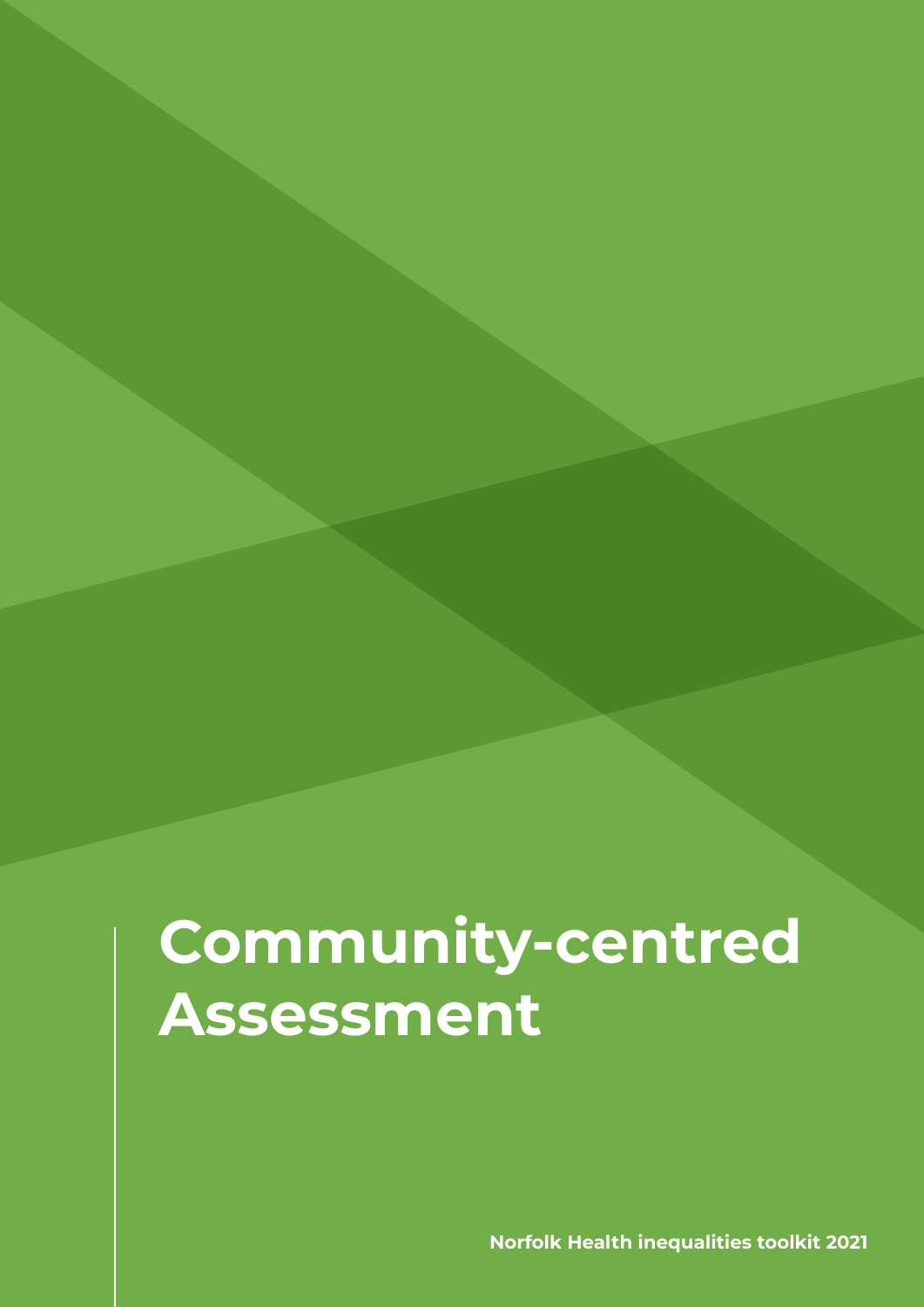# **Population Intervention Triangle**

# **Section 3 to 3**

Community-centred Interventions



Use the template provided below to map how existing powers can be utilised to influence health outcomes

This is the opportunity to map the assets in the community which already exist, and then review how they fit into the evidence-based options provided by the family of community centred approaches in template 2.

There may be gaps that need to be filled. Reflect on whether if there is a gap in meeting needs, this can be filled by one of the types of approaches in the template below.

#### **COMMUNITY CENTRED INTERVENTIONS TEMPLATE**

**RELEVANT ASSET:** Example: Mutual aid group for older people, or befriending service for young carers. Is it run formally, informally and is it sustainable? How does it impact on the priority identified and how well known is the intervention?

**RELEVANT PARTNER:** Are there formal links with existing community assets such as service level agreements? Can this activity help with the overarching aims?

**RELEVANT INFORMATION:** Notes on whether the activity is formal, stable and sustainable, whether it is feasible or appropriate to build on or contribute resource to. Careful consideration guided by VCS partners in the group is critical.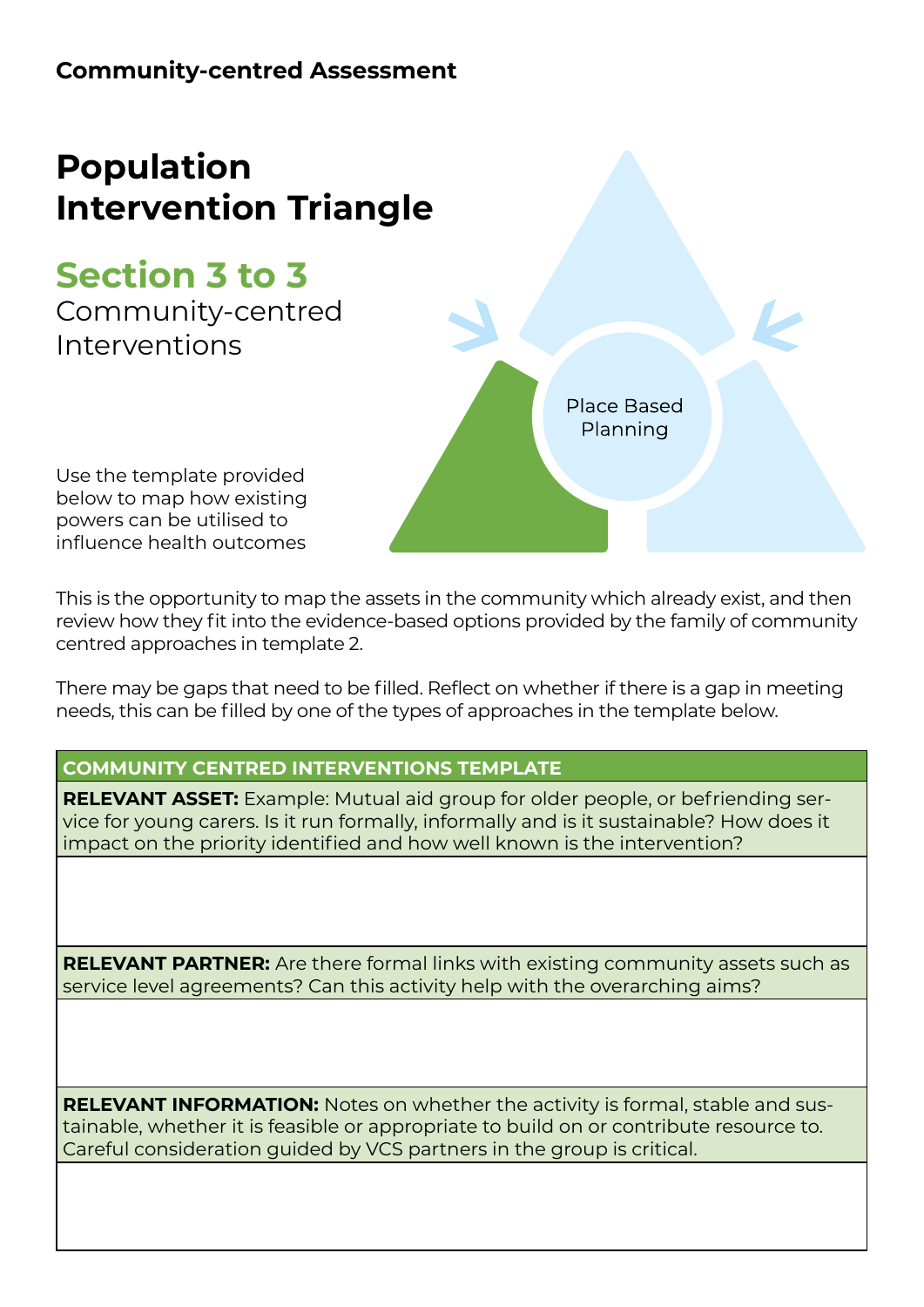## **Family of Approaches**

Public Health England has mapped types of assets in the community. Resilient communities often have a spread of community assets at their disposal, reviewing the types of assets in the community contributes to mapping what there is in the place. It is not necessary to tick each box, but consider together, what assets might be missing, what groups might be underserved, or what informal arrangements achieve outcomes that formal arrangements have not done so far. Prevention of illhealth starts in the community.



Further information can be found at [Family of Community Centred Approaches](https://www.gov.uk/government/publications/health-matters-health-and-wellbeing-community-centred-approaches/health-matters-community-centred-approaches-for-health-and-wellbeing#the-family-of-community-centred-approaches) and a blank template is provided below.